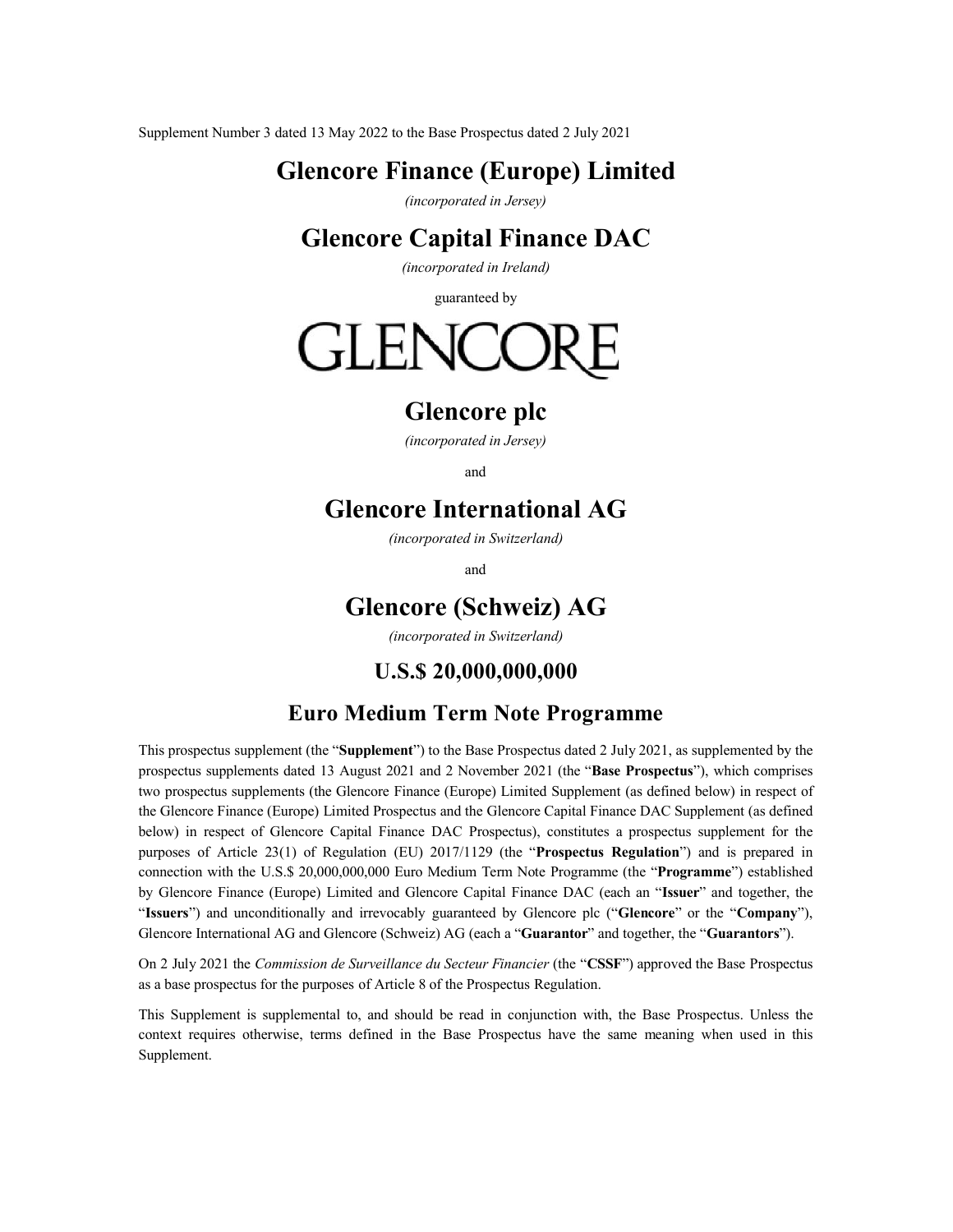To the extent that there is any inconsistency between (a) any statement in this Supplement or any statement incorporated by reference into the Base Prospectus by this Supplement and (b) any other statement in or incorporated by reference in the Base Prospectus, the statements in (a) above will prevail.

Save as disclosed in this Supplement, no other significant new factor, material mistake or material inaccuracy relating to information included in the Base Prospectus has arisen or been noted, as the case may be, since the publication of the Base Prospectus.

The Arranger and the Dealers have not separately verified the information contained in this Supplement. None of the Dealers or the Arranger makes any representations, express or implied, or accepts any responsibility, with respect to the accuracy or completeness of any of the information in this Supplement.

# **Purpose of this Supplement**

The purpose of this Supplement is (a) to incorporate by reference the Annual Report 2021 (as defined below), (b) to incorporate by reference the GFEL 2021 Annual Accounts (as defined below), (c) to incorporate by reference the GCFD 2021 Annual Accounts (as defined below), (d) to incorporate by reference the GIAG 2021 Annual Financial Statements (as defined below), (e) to incorporate by reference the GSAG 2021 Annual Financial Statements (as defined below), (f) to incorporate by reference the Full Year 2021 Production Report (as defined below), (g) to incorporate by reference the First Quarter 2022 Production Report (as defined below) (h) to include recent developments to the "Risk Factors" section and the "Description of the Company and the Group" section, and (i) to include a new "No significant change and no material adverse change" statement.

#### **2021 Annual Financial Statements**

(a) On 16 March 2022, Glencore published its 2021 Annual Report for the year ended 31 December 2021 (the "**Annual Report 2021**") which contains at pages 125 to 233 (inclusive) its audited consolidated financial [statements \(including the auditors' report thereon and notes thereto\)](https://www.glencore.com/.rest/api/v1/documents/c90e9a57c2101e045ed71a58556ca9df/GLEN-2021-annual-report.pdf) as at and for the year ended 31 December 2021 (the "**Annual Results 2021**") (available at [https:](https://www.glencore.com/.rest/api/v1/documents/c90e9a57c2101e045ed71a58556ca9df/GLEN-2021-annual-report.pdf)//www.glencore.com/.rest/api/v1/documents/c90e9a57c2101e045ed71a58556ca9df/GLEN-2021-annualreport.pdf). A copy of the Annual Report 2021 has been filed with the CSSF for the purposes of Articles 19 and 23 of the Prospectus Regulation and, by virtue of this Supplement, the Annual Results 2021 and the alternative performance measures section contained at pages 234 to 242 (inclusive) of the Annual Report 2021 are incorporated by reference in, and form part of, the Base Prospectus. The section entitled "Information Incorporated by Reference" on page 42 of the Base Prospectus shall be amended accordingly.

For ease of reference, the table below sets out the relevant page references for the Annual Results 2021, as set out in the Annual Report 2021. The parts of the Annual Report 2021 that are not incorporated by reference are either not relevant for an investor or are otherwise covered elsewhere in the Base Prospectus.

|                                                             | <b>Page Reference</b> |
|-------------------------------------------------------------|-----------------------|
| Independent Auditor's report to the members of Glencore plc | 125-142               |
| Consolidated statement of income                            | 143                   |
| Consolidated statement of comprehensive income              | 144                   |
| Consolidated statement of financial position                | 145                   |
| Consolidated statement of cash flows                        | 146-147               |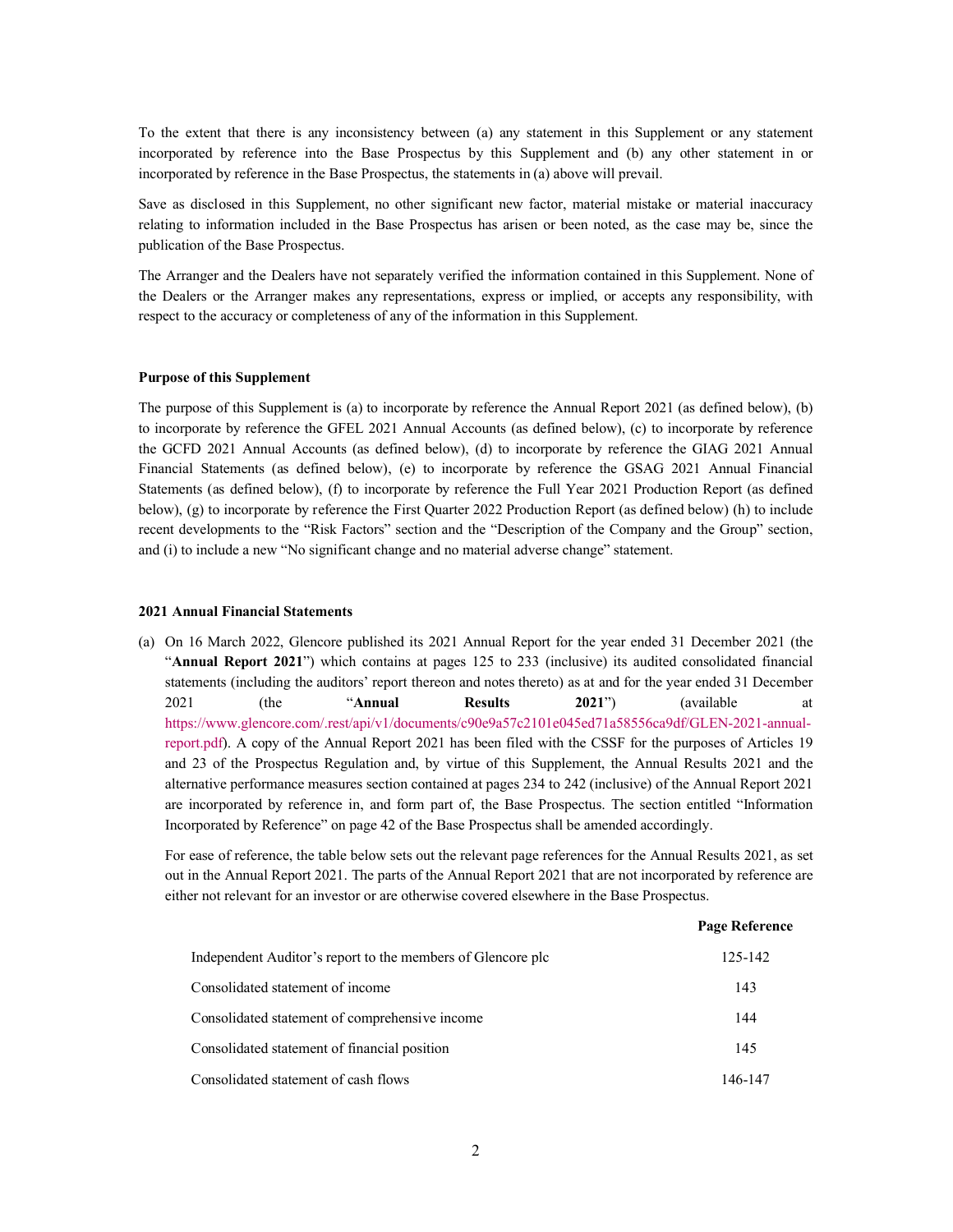| Consolidated statement of changes in equity  | 148         |
|----------------------------------------------|-------------|
| <b>Notes</b>                                 | 149-233     |
| Alternative performance measures (unaudited) | $234 - 242$ |

(b) [Glencore Finance \(Europe\) Limited published its audited non-consolidated annual accounts and financial](https://www.glencore.com/dam/jcr:9196502a-3b63-437e-b42e-18e7ab1d596f/GFE_Financial%20Statements_Incl%20signed%20auditors%20opinion_v2.pdf)  statements as at, and for the year ended, 31 December 2021 (the "**GFEL 2021 Annual Accounts**") (available at https://www.glencore.com/dam/jcr:9196502a-3b63-437e-b42e-18e7ab1d596f/GFE\_Financial%20Statements\_Incl%20signed%20auditors%20opinion\_v2.pdf). A copy of the GFEL 2021 Annual Accounts has been filed with the CSSF for the purposes of Articles 19 and 23 of the Prospectus Regulation and, by virtue of this Supplement, is incorporated by reference in, and form part of, the Base Prospectus. The section entitled "Information Incorporated by Reference" on page 42 of the Base Prospectus shall be amended accordingly.

For ease of reference, the table below sets out the relevant page references for the GFEL 2021 Annual Accounts. The parts of the GFEL 2021 Annual Accounts that are not incorporated by reference are either not relevant for an investor or are otherwise covered elsewhere in the Base Prospectus.

# **Page reference**

| $7-16$    |
|-----------|
| 17        |
| 18        |
| 19        |
| $20 - 31$ |

(c) Glencore Capital Finance DAC has relea[sed its audited non-consolidated annual accounts and financial](https://www.glencore.com/dam/jcr:d62dcb2e-7cf4-42e8-970a-5f555ea15a67/GCF%20DAC%20signed%20FS%202021%20and%20audit%20report.pdf)  statements as at, and for the year ended, 31 December 2021 (the "**GCFD 2021 Annual Accounts**") (available [at https://www.glencore.com/dam/jcr:d62dcb](https://www.glencore.com/dam/jcr:d62dcb2e-7cf4-42e8-970a-5f555ea15a67/GCF%20DAC%20signed%20FS%202021%20and%20audit%20report.pdf)2e-7cf4-42e8-970a-5f555ea15a67/GCF%20DAC%20signed%20FS%202021%20and%20audit%20report.pdf). A copy of the GCFD 2021 Annual Accounts has been filed with the CSSF for the purposes of Articles 19 and 23 of the Prospectus Regulation and, by virtue of this Supplement, is incorporated by reference in, and form part of, the Base Prospectus. The section entitled "Information Incorporated by Reference" on page 42 of the Base Prospectus shall be amended accordingly.

For ease of reference, the table below sets out the relevant page references for the GCFD 2021 Annual Accounts. The parts of the GCFD 2021 Annual Accounts that are not incorporated by reference are either not relevant for an investor or are otherwise covered elsewhere in the Base Prospectus.

# **Page reference**

| $8 - 12$ |
|----------|
| 13       |
| 14       |
| 15.      |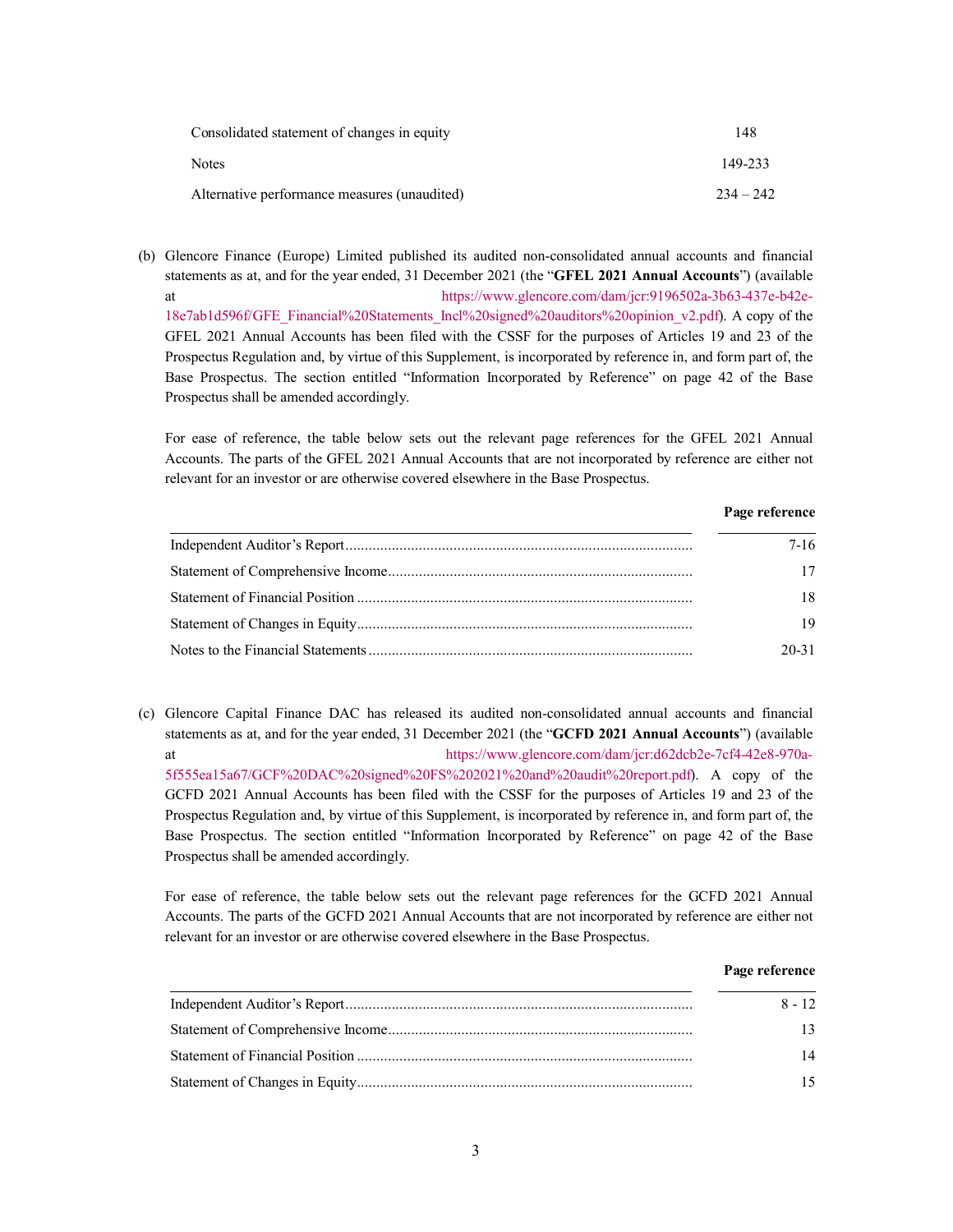Notes to the Financial Statements........................................................................................ 16 - 23

(d) [Glencore International AG has released its audited non-consolidated financial statements as at, and f](https://www.glencore.com/dam/jcr:9ccc6374-387d-4ebe-8d05-e6a878e66656/Glencore%20International%20AG_Audited_Financial%20statements_2021_signed.pdf)or the year ended, 31 December 2021 (the "**GIAG 2021 Annual Financial Statements**") (available at https://www.glencore.com/dam/jcr:9ccc6374-387d-4ebe-8d05 e6a878e66656/Glencore%20International%20AG\_Audited\_Financial%20statements\_2021\_signed.pdf). A copy of the GIAG 2021 Annual Financial Statements has been filed with the CSSF for the purposes of Articles 19 and 23 of the Prospectus Regulation and, by virtue of this Supplement, is incorporated by reference in, and form part of, the Base Prospectus. The section entitled "Information Incorporated by Reference" on page 42 of the Base Prospectus shall be amended accordingly.

For ease of reference, the table below sets out the relevant page references for the GIAG 2021 Annual Financial Statements. The parts of the GIAG 2021 Annual Financial Statements that are not incorporated by reference are either not relevant for an investor or are otherwise covered elsewhere in the Base Prospectus.

#### **Page reference**

| $4 - 5$ |
|---------|
| 6       |
|         |
| 8-18    |

(e) [Glencore \(Schweiz\) AG has released its audited non-consolidated financial statements as at, and for the year](https://www.glencore.com/dam/jcr:00df4fd6-c41d-473a-a711-5d7b11a8ba63/Glencore%20(Schweiz)%20AG_Statutory%20Financials%20-%2031.12.2021%20signed.pdf)  ended, 31 December 2021 (the "**GSAG 2021 Annual Financial Statements**") (available at [https://www.glencore.com/dam/jcr:00df4fd6-c41d-473a-a711-](https://www.glencore.com/dam/jcr:00df4fd6-c41d-473a-a711-5d7b11a8ba63/Glencore%20(Schweiz)%20AG_Statutory%20Financials%20-%2031.12.2021%20signed.pdf) 5d7b11a8ba63/Glencore%20(Schweiz)%20AG\_Statutory%20Financials%20-%2031.12.2021%20signed.pdf). A copy of the GSAG 2021 Annual Financial Statements has been filed with the CSSF for the purposes of Articles 19 and 23 of the Prospectus Regulation and, by virtue of this Supplement, is incorporated by reference in, and form part of, the Base Prospectus. The section entitled "Information Incorporated by Reference" on page 42 of the Base Prospectus shall be amended accordingly.

For ease of reference, the table below sets out the relevant page references for the GSAG 2021 Annual Financial Statements. The parts of the GSAG 2021 Annual Financial Statements that are not incorporated by reference are either not relevant for an investor or are otherwise covered elsewhere in the Base Prospectus.

| Page reference<br>(references are<br>to the PDF page<br>numbers) |
|------------------------------------------------------------------|
| $3-4$                                                            |
|                                                                  |
| 6                                                                |
| 7-10                                                             |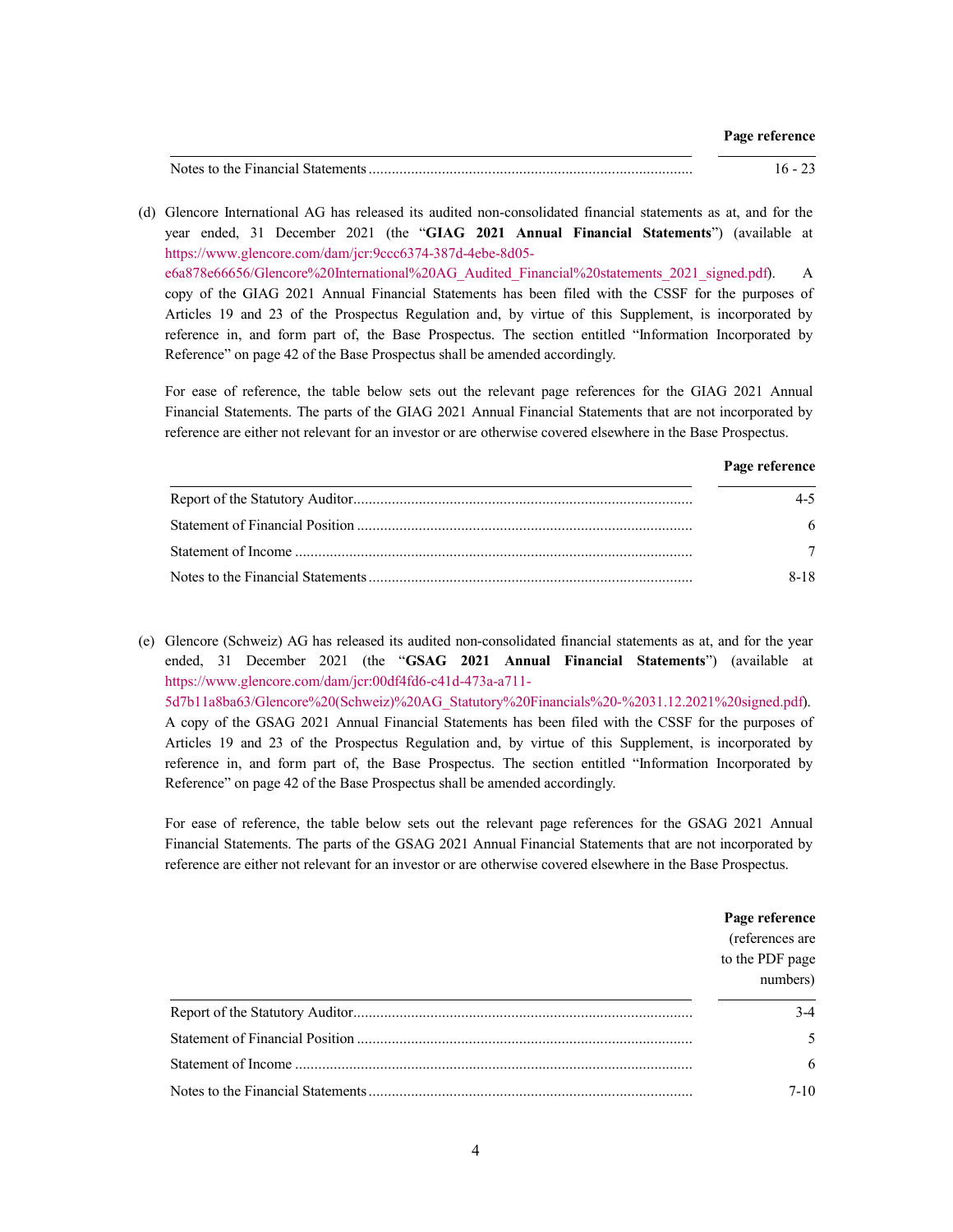## **Full Year 2021 [Production Report](https://www.glencore.com/dam/jcr:90d4d8f9-a85e-42ec-ad8a-b75b657f55d2/GLEN_2021-full-year_ProductionReport.pdf)**

On 2 February 2022, Glencore published its Full Year 2021 Production Report (the "**Full Year 2021 Production**  Report"), available at https://www.glencore.com/dam/jcr:90d4d8f9-a85e-42ec-ad8a-b75b657f55d2/GLEN\_2021full-year ProductionReport.pdf. A copy of the Full Year 2021 Production Report has been filed with the CSSF for the purposes of Articles 19 and 23 of the Prospectus Regulation and, by virtue of this Supplement, the entirety of the Full Year 2021 Production Report is incorporated by reference in, and forms part of, the Base Prospectus. The section entitled "Information Incorporated by Reference" on page 42 of the Base Prospectus shall be amended accordingly.

### **[First Quarter 2022 Production Report](https://www.glencore.com/dam/jcr:0c94a1fc-19ab-46b9-9289-7d66080d391a/GLEN_2022-Q1_ProductionReport.pdf)**

On 28 April 2022, Glencore published its First Quarter 2022 Production Report (the "**First Quarter 2022 Production Report**"), available at https://www.glencore.com/dam/jcr:0c94a1fc-19ab-46b9-9289- 7d66080d391a/GLEN\_2022-Q1\_ProductionReport.pdf. A copy of the First Quarter 2022 Production Report has been filed with the CSSF for the purposes of Articles 19 and 23 of the Prospectus Regulation and, by virtue of this Supplement, the entirety of the First Quarter 2022 Production Report is incorporated by reference in, and forms part of, the Base Prospectus. The section entitled "Information Incorporated by Reference" on page 42 of the Base Prospectus shall be amend[ed accordingly.](http://www.bourse.lu/)

This Supplement and any document incorporated by reference herein will be available on the website of the Luxembourg Stock Exchange (www.bourse.lu). To the extent that any information or document incorporated by reference itself incorporates any information or document by reference, either expressly or impliedly, such information or document will not form part of this Supplement for the purposes of the Prospectus Regulation. The information or documents that are not incorporated by reference are either not relevant for an investor or are otherwise covered elsewhere in the Base Prospectus.

#### **Recent Developments**

The second paragraph on page 18 of the Base Prospectus beginning "The significant fluctuations in commodity prices experienced over the last several years…" within the section entitled "Risk Factors – External risks relating to the Group – The Group is exposed to fluctuations in commodity prices and to deterioration in economic and financial conditions", shall be deleted and replaced with the following:

"The significant fluctuations in commodity prices experienced over the last several years and the considerable downside risks with respect to the global economic outlook make fluctuations in commodity prices a particularly material risk for the Group. Significant falls in the prices of certain commodities (for example, copper, coal, zinc and cobalt) can have a material impact on the Group's financial performance and could lead to concerns by external stakeholders as to the strength of the Group's financial position. Any negative developments, particularly impacting China and fast-growing developing countries, could lead to reductions in demand for and, consequently, prices of the Group's commodities, with particular risk to commodities used in steelmaking such as iron ore, metallurgical coal and zinc. For example, the Russia/Ukraine conflict and the COVID-19 pandemic have led to substantial disruptions in global economic activity which have and may continue to reduce demand for the commodities supplied by the Group."

The following section shall be added to page 18 of the Base Prospectus after the section entitled "Risk Factors – External risks relating to the Group – The Group is exposed to fluctuations in commodity prices and to deterioration in economic and financial conditions":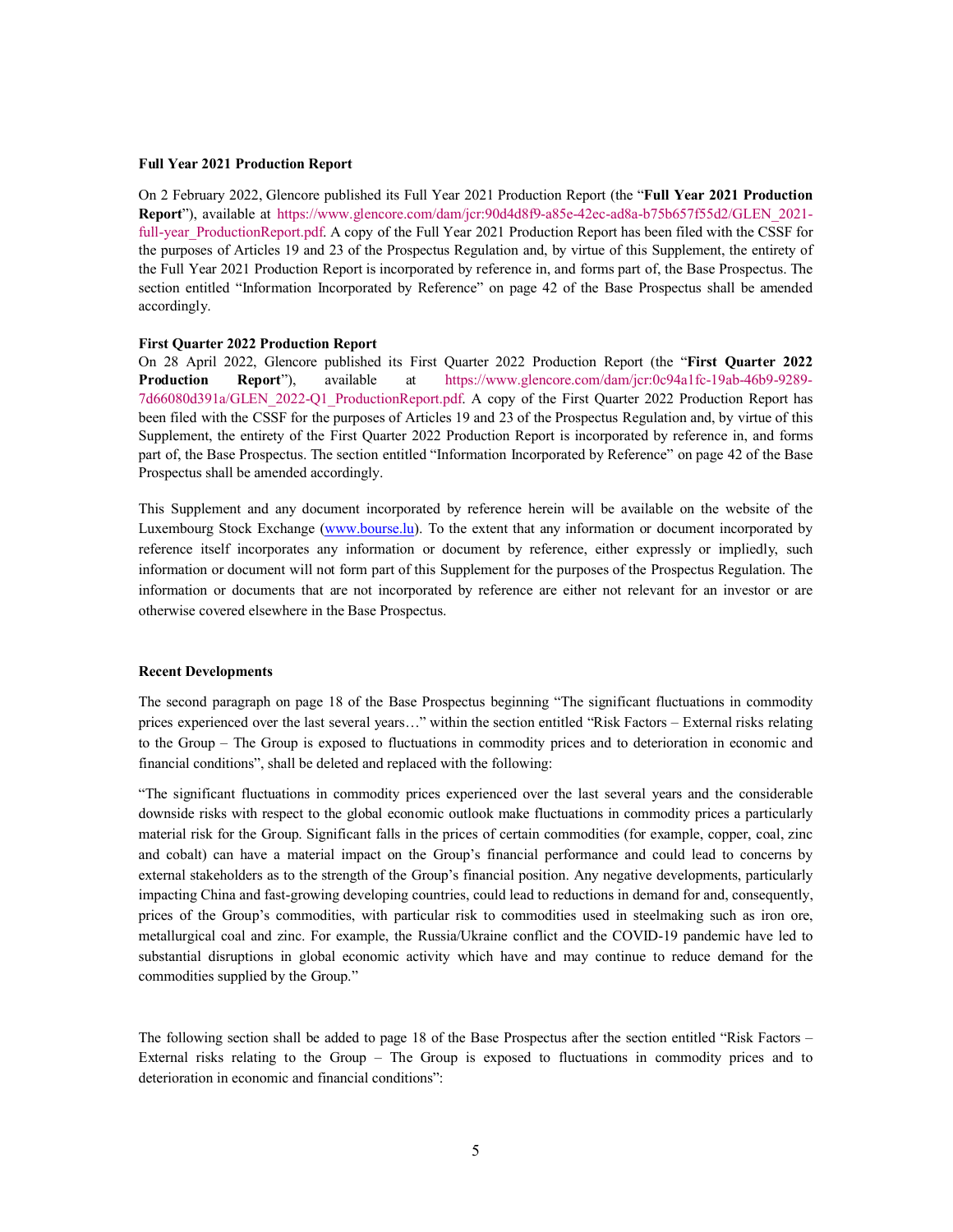# "*The Russia/Ukraine conflict has resulted in a humanitarian crisis and significant disruption to financial and commodity markets.*

In February 2022, the Russian government commenced a war against the people of Ukraine, resulting in a humanitarian crisis and significant disruption to financial and commodity markets. The United States of America, European Union, Switzerland and United Kingdom imposed a series of sanctions against the Russian government, various companies, and certain individuals. Given the importance of Russian/Ukrainian supply to a number of key commodities, including oil, natural gas, coal, grain, aluminium and nickel, price volatilities in all of these commodities have spiked. Applicable sanctions are also significantly impacting traditional commodity trade flows. The Group has announced that it will not enter into any new trading business in respect of Russian origin commodities unless directed by relevant government authorities. The Group has no material operational footprint in Russia and its trading exposure to Russia is not significant. The Group has reviewed its business activities in Russia including its equity stakes in EN+ and Rosneft (10.6 per cent. and 0.57 per cent., respectively), and has concluded that there is no realistic way to exit these stakes in the current environment. Over time, global commodity trade flows will need to adapt to some or all of Russian/Ukrainian supply being unavailable, whether due to infrastructure damage, sanctions or ethical concerns. Emerging uncertainty regarding global supply of commodities due to the Russia/Ukraine conflict may disrupt certain global trade flows and place significant upwards pressure on commodity prices and input costs as seen through early March 2022. Challenges for market participants may include availability of funding to ensure access to raw materials, ability to finance margin payments related to higher commodity prices and heightened risk of contractual non-performance. Accordingly, the Russia/Ukraine conflict may have significant negative impacts in the medium and long-term, including on the Group's business, financial condition and results of operations."

The section beginning on page 22 of the Base Prospectus entitled "Risk Factors – Legal and regulatory risks relating to the Group – The Group is exposed to risks associated with regulatory actions and enforcement proceedings" shall be deleted and replaced with the following:

"The numerous laws and regulations to which the Group is subject allow governmental and other authorities to commence investigations and/or make inquiries or requests for information regarding the Group's operations and allow governmental authorities or private parties to bring lawsuits or other enforcement proceedings based on suspected or alleged violations of applicable law and regulation.

The Group is subject to a number of investigations by regulatory and enforcement authorities including:

- The United States Department of Justice is investigating the Group with respect to compliance with various criminal statutes, including the U.S. Foreign Corrupt Practices Act of 1977, United States money laundering statutes and fraud statutes related to the Group's business in certain overseas jurisdictions.
- The United States Commodity Futures Trading Commission (the "CFTC") is investigating whether the Group may have violated certain provisions of the U.S. Commodity Exchange Act of 1936 and/or CFTC regulations including through corrupt practices in connection with commodities trading.
- The United Kingdom Serious Fraud Office is investigating the Group in respect of suspicions of bribery in the conduct of business of the Group.
- The Brazilian authorities are investigating the Group in relation to "Operation car wash", which relates to bribery allegations concerning Petrobras.
- The Office of the Attorney General (the "OAG") of Switzerland is investigating Glencore International AG for failure to have the organisational measures in place to prevent alleged corruption.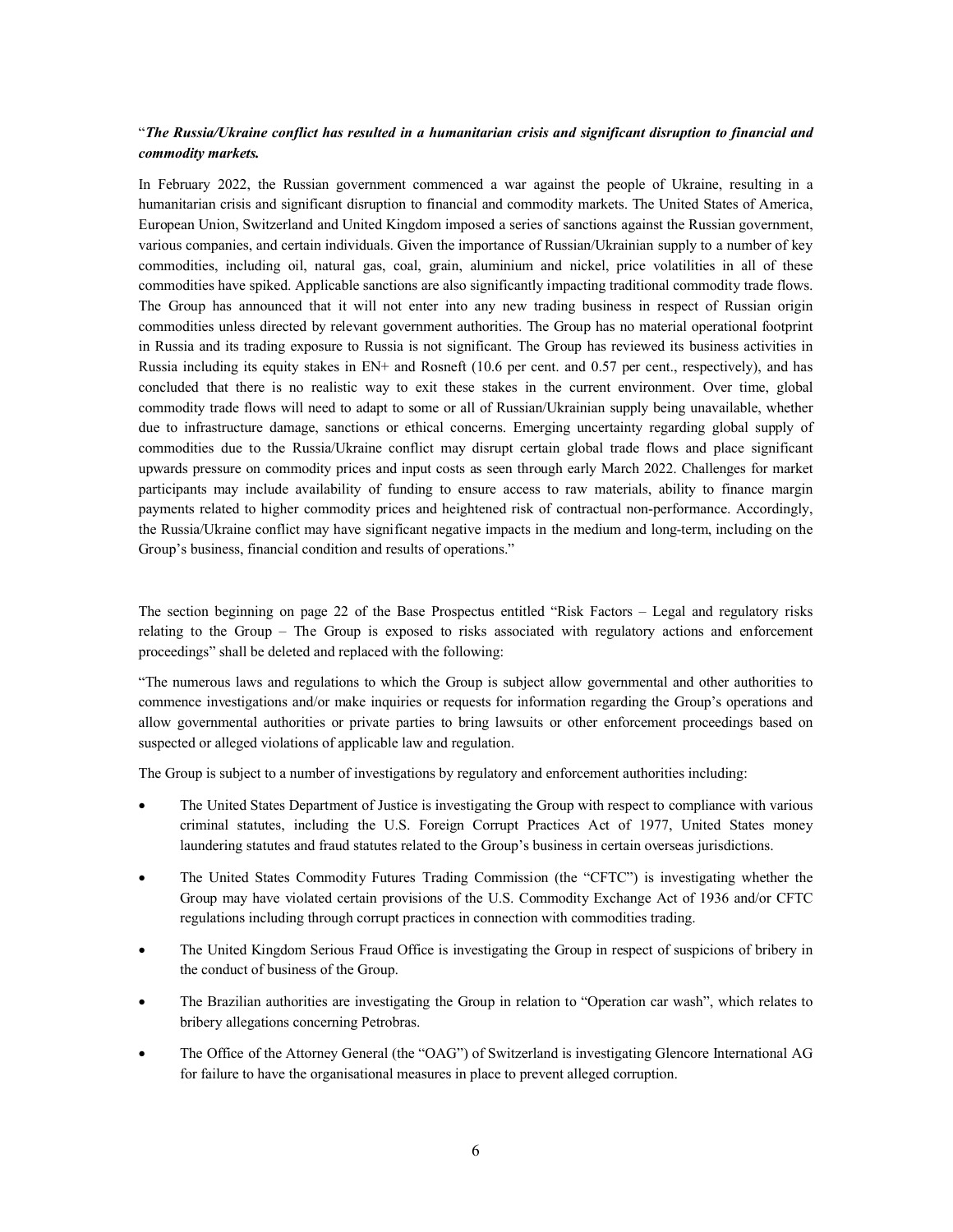The Group has also been notified by the Dutch authorities of a criminal investigation into Glencore International AG related to potential corruption pertaining to the DRC and is in contact with the Dutch authorities in respect of this investigation. The scope of the investigation is similar to that of the OAG investigation. The Dutch authorities are coordinating their investigation with the OAG of Switzerland and the Group would expect any possible resolution to avoid duplicative penalties for the same conduct.

The Group is continuing to cooperate fully with the various authorities, including through reporting to those authorities with facts relevant to the investigations. The investigations are complex and dynamic including in relation to scope. The timing and outcome of the various investigations remain uncertain. It is also possible that the various investigations may expand and/or that other authorities may open investigations into the Group. The final scope and outcome of the investigations are not possible to predict and estimate.

The cost of cooperating with the investigations and/or defending proceedings can be substantial. Investigations or proceedings could lead to reputational damage, the imposition of material fines, penalties, redress or other restitution requirements, or other civil or criminal sanctions on the Group (and/or on individual employees of the Group), the curtailment or cessation of operations, orders to pay compensation, orders to remedy the effects of violations and/or orders to take preventative steps against possible future violations. The impact of any monetary fines, penalties, redress or other restitution requirements, and the reputational damage that could be associated with them as a result of investigations or proceedings that are decided adversely to the Group, could be material.

In addition, the Group may be the subject of legal claims brought by private parties in connection with alleged non-compliance with these laws, including class or collective action suits in connection with governmental and other investigations and proceedings or lawsuits based upon damages resulting from the Group's operations. Claims, potential claims and unresolved disputes are open or pending against the Group. Any successful claims brought against the Group could result in material damages being awarded against the Group, the cessation of operations, orders to pay compensation or remedial and/or preventative orders.

While the Investigations Committee of the Board cannot forecast with certainty the cost, extent, timing or terms of the outcomes of the investigations, the Investigations Committee presently expects to resolve the U.S., UK and Brazilian investigations in 2022. Accordingly, and based on the Company's current information and understanding, the Group has recognised a provision as at 31 December 2021 in the amount of U.S.\$1,500 million representing the Investigations Committee's current best estimate of the costs to resolve these investigations. As the investigations are still ongoing and their ultimate outcome remains uncertain, there remains a significant risk that the final outcome could exceed the provision within the next financial year. The timing and outcome of the OAG and Dutch investigations remain uncertain."

The first paragraph on page 104 of the Base Prospectus beginning "The Group's consolidated revenue for the years ended 31 December 2020, 2019 and 2018…" within the section entitled "Description of the Company and the Group – Overview", shall be deleted and replaced with the following:

"The Group's consolidated revenue for the years ended 31 December 2021, 2020 and 2019 was U.S.\$203,751 million, U.S.\$142,338 million and U.S.\$215,111 million, respectively. Its income for the year ended 31 December 2021 was U.S.\$4,349 million. Its loss for the years ended 31 December 2020 and 2019 was U.S.\$3,946 million and U.S.\$1,506 million, respectively. The Group's total assets were U.S.\$127,510 million, U.S.\$118,000 million and U.S.\$124,076 million as at 31 December 2021, 2020 and 2019, respectively."

The last sentence of the fifth paragraph on page 107 of the Base Prospectus beginning "The Group intends to continue to seek to manage its financial position around…" within the section entitled "Description of the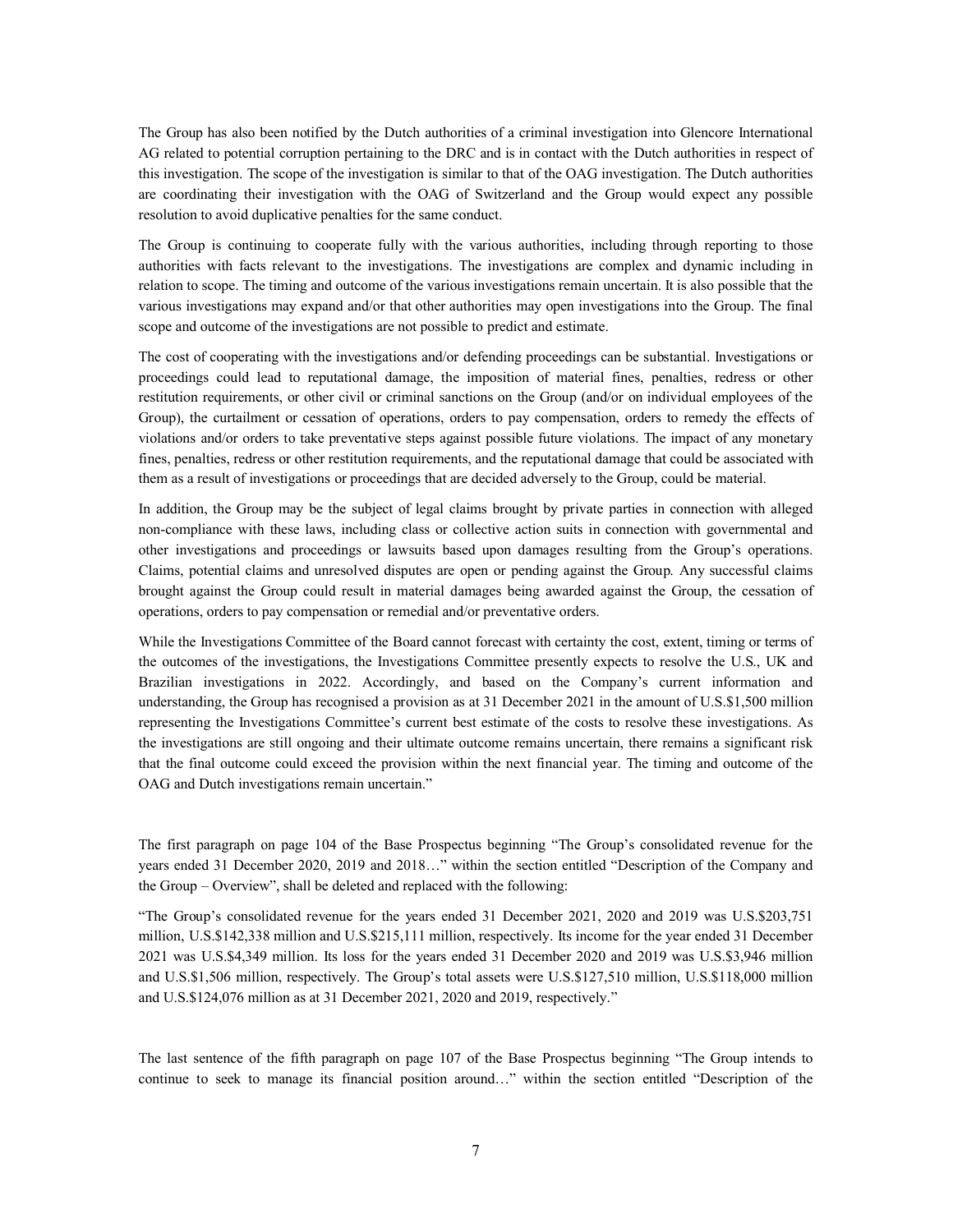Company and the Group – Strategy – Responsible portfolio management", shall be deleted and replaced with the following:

"After seeing a net debt reduction to U.S.\$6 billion at 31 December 2021, representing a net debt to Adjusted EBITDA ratio of 0.28x, the Group targets a net debt level of around U.S.\$10 billion."

The following paragraphs shall be added to page 109 of the Base Prospectus as new paragraphs within the section entitled "Description of the Company and the Group – Recent Developments":

## "*Russia/Ukraine Conflict*

In February 2022, the Russian government commenced a war against the people of Ukraine, resulting in a humanitarian crisis and significant disruption to financial and commodity markets. A number of countries, including, the United States of America, European Union, Switzerland and United Kingdom imposed a series of sanctions against the Russian government, various companies, and certain individuals. The Group has announced that it will not enter into any new trading business in respect of Russian origin commodities unless directed by relevant government authorities. The Group complies with all sanctions applicable to its business activities and will continue to honour its legal obligations under pre-existing contracts, subject to compliance with applicable sanctions. The Group has no material operational footprint in Russia and its trading exposure is not material. The Group has reviewed its business activities in Russia, including its equity stakes in EN+ and Rosneft (10.6 per cent. and 0.57 per cent., respectively), and has concluded that there is no realistic way to exit these stakes in the current environment. As at close of trading on 28 February 2022, the fair value of these equity investments was U.S.\$645 million and U.S.\$183 million respectively. See also "*Risk Factors— External risks relating to the Group —The Russia/Ukraine conflict has resulted in a humanitarian crisis and significant disruption to financial and commodity markets*".

# *Update on Investigations*

The Group is subject to a number of investigations by regulatory and enforcement authorities. See "*Business – Legal and Regulatory – Government Investigations*". The Group has been cooperating extensively with the various authorities in order to resolve these investigations as expeditiously as possible.

While the Investigations Committee of the Board cannot forecast with certainty the cost, extent, timing or terms of the outcomes of the investigations, the Investigations Committee presently expects to resolve the U.S., UK and Brazilian investigations in 2022. Accordingly, and based on the Company's current information and understanding, the Group has recognised a provision as at 31 December 2021 in the amount of U.S.\$1,500 million representing the Investigations Committee's current best estimate of the costs to resolve these investigations. As the investigations are still ongoing and their ultimate outcome remains uncertain, there remains a significant risk that the final outcome could exceed the provision within the next financial year. The timing and outcome of the OAG and Dutch investigations remain uncertain.

#### *Distribution and share buyback*

On 5 August 2021, the Group announced a share buyback of U.S.\$650 million. The buyback was completed in January 2022. On 15 February 2022, the Group announced a U.S.\$0.26/share distribution and a share buyback of U.S.\$550 million. Subject to shareholder approval, the distribution will be paid in two equal tranches in May and September 2022. The share buyback is intended for completion by the time of the Group's interim results announcement in August 2022.

### *Agreement to sell Cobar copper mine*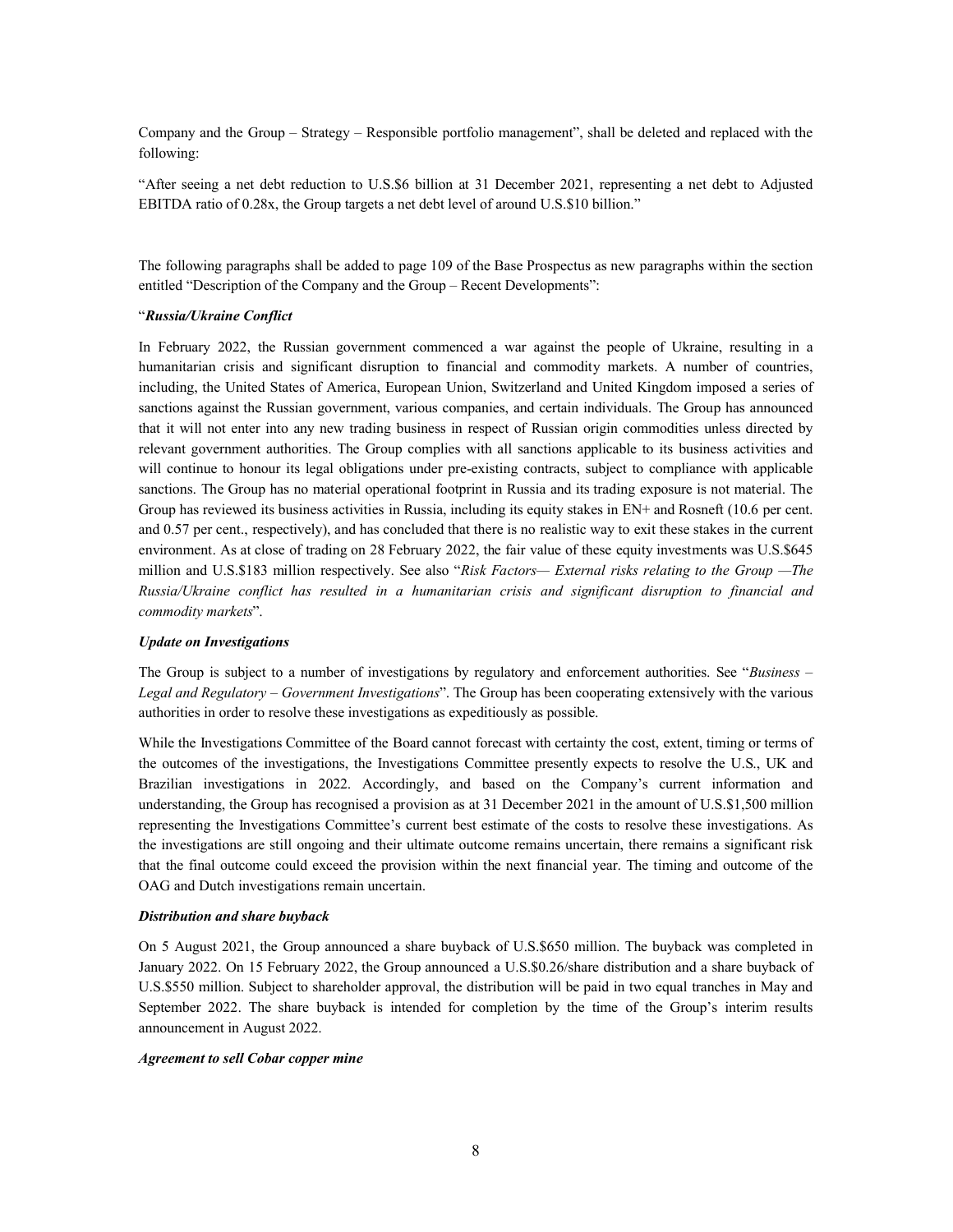In March 2022, the Group and Metals Acquisition Corp. ("MAC") entered into a binding agreement for the sale and purchase of the Group's Cobar copper mine in New South Wales, Australia. The Group will receive U.S.\$1.05 billion, as well as a U.S.\$50 million equity stake in MAC and a 1.5 per cent net smelter return life of mine royalty upon completion of the transaction. MAC will assume ownership and full operational control of the mine and will enter into an offtake agreement with the Group for 100 per cent. of the copper concentrate produced at Cobar. The transaction is expected to be completed in 2022, subject to the approval of MAC's shareholders and other closing conditions, including regulatory approvals. Patrice Merrin is a Director of the Company and is also chair of the board of directors of MAC. Ms Merrin holds less than a 1 per cent. voting interest in MAC's shares. MAC is not a related party of the Group within the meaning of the UK Listing Rules, and Ms Merrin did not participate in the consideration of the sale by the Board of Directors.

# *Disposal of EHM*

In January 2022, the Group completed the sale of its 70 per cent. interest in Ernest Henry Mining Pty Ltd, the owner of the EHM copper-gold mine in Queensland, Australia, to Evolution Mining Limited. The Group received A\$800 million and will receive a further A\$200 million in January 2023. As a result, all agreements implementing the economic joint ventures between the Group and Evolution Mining Limited entered into on 23 August 2016 have ended and the Group has no further obligation to deliver any gold, copper concentrate or other metals under these agreements from 1 January 2022. Evolution Mining Limited also assumed all rehabilitation obligations and liabilities and will replace the Group's rehabilitation bonds. The Group will offtake 100 per cent. of the copper concentrate produced at EHM.

### *Acquisition of the remaining interest in Cerrejón*

Following the receipt of the relevant regulatory approvals, the Group completed the acquisition of Anglo American's and BHP's respective 33.3 per cent. interests in the Cerrejón mine in January 2022. The transaction had an economic effective date of 1 January 2022, and the aggregate purchase consideration was approximately U.S.\$588 million. After taking into account the dividends generated by 2021 operating cashflows, together with certain other adjustments, the Group paid approximately U.S.\$101 million on completion."

The sixth paragraph on page 109 of the Base Prospectus beginning "The industrial activities business segment includes the Group's industrial assets…" within the section entitled "Description of the Company and the Group – Industrial Activities" shall be deleted and replaced with the following:

"The industrial activities business segment includes the Group's industrial assets, predominantly mines and smelters. The industrial activities are exposed directly to commodity price movements, including transactions with the marketing segment. In the year ended 31 December 2021, industrial activities accounted for U.S.\$17,100 million, or 80.2 per cent., of the Group's Adjusted EBITDA. In the year ended 31 December 2020, industrial activities accounted for U.S.\$7,828 million, or 67.7 per cent., of the Group's Adjusted EBITDA. In the year ended 31 December 2019, industrial activities accounted for U.S.\$8,964 million, or 77.3 per cent., of the Group's Adjusted EBITDA."

The second last paragraph on page 121 of the Base Prospectus beginning "The marketing activities business segment includes the marketing and distribution of…" within the section entitled "Description of the Company and the Group – Marketing Activities" shall be deleted and replaced with the following:

"The marketing activities business segment includes the marketing and distribution of physical commodities sourced from third-party producers and the Group's own production to industrial consumers. In the year ended 31 December 2021, marketing activities accounted for U.S.\$4,223 million, or 19.8 per cent., of the Group's Adjusted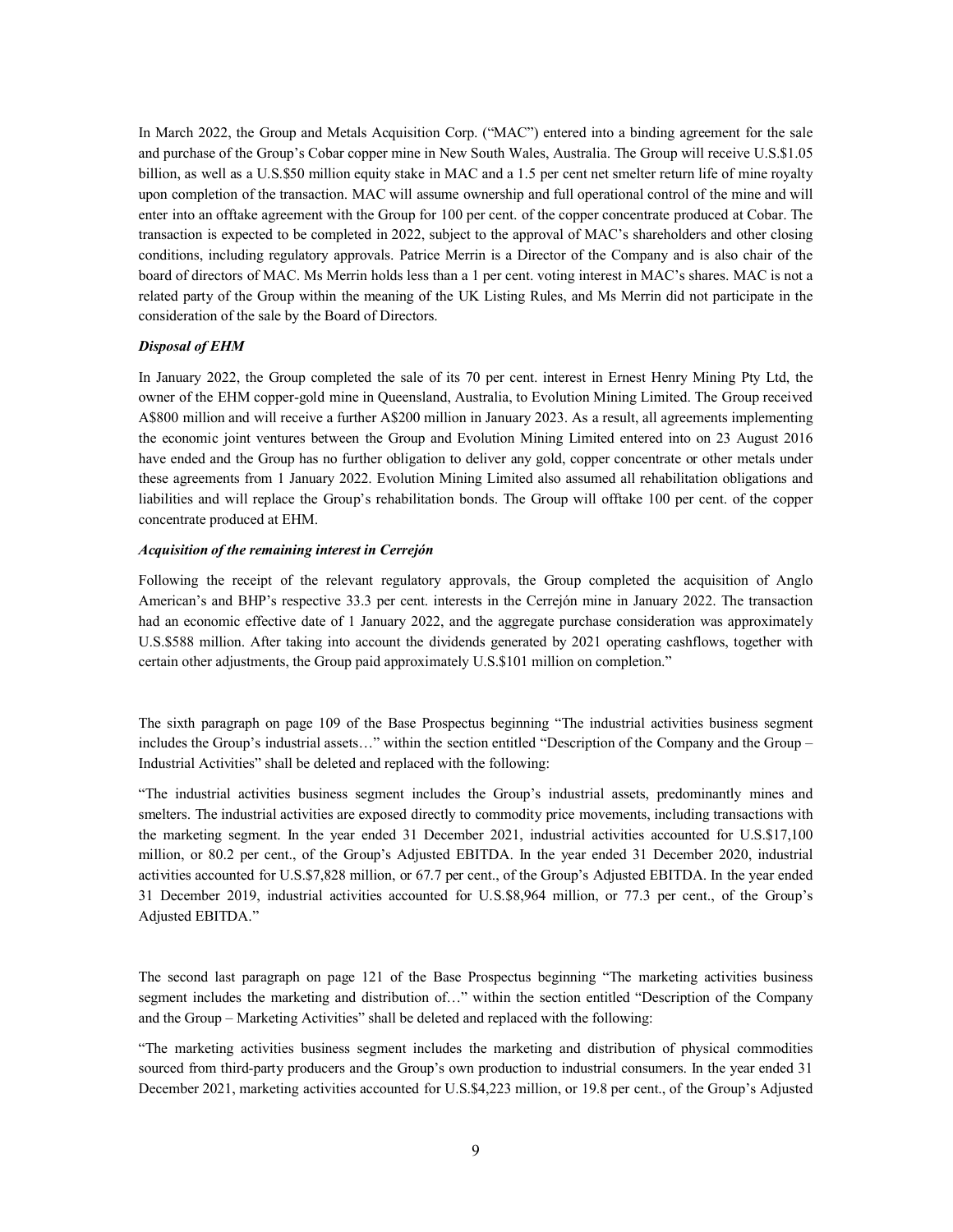EBITDA. In the year ended 31 December 2020, marketing activities accounted for U.S.\$3,732 million, or 32.3 per cent., of the Group's Adjusted EBITDA. In the year ended 31 December 2019, marketing activities accounted for U.S.\$2,637 million, or 22.7 per cent., of the Group's Adjusted EBITDA."

The following section shall be added to page 127 of the Base Prospectus as a new sub-section within the section entitled "Description of the Company and the Group – Viterra":

## "*Russia/Ukraine Conflict*

While the majority of Viterra's business is located outside Russia and Ukraine, Viterra has operations in those countries. Its operations in Ukraine have been interrupted by the Russia/Ukraine conflict that commenced in February 2022 and a continuation of the conflict may have a material adverse effect on them. Viterra continues to operate its existing businesses in Russia in compliance with all existing sanctions. However, it has suspended any new development and expansion projects in the region. As the situation is highly complex and any impact on Viterra remains uncertain, no reasonable estimate of its financial effect can be made at the current time."

The third paragraph on page 131 of the Base Prospectus beginning "Assessing climate change-related risks is part of the Group's risk management…" within the section entitled "Description of the Company and the Group – Health and safety, environment, community and human rights – Environmental impact" shall be deleted and replaced with the following:

"Assessing climate change-related risks is part of the Group's risk management and strategy development processes. Effective and strategic management of climate change-related risks and opportunities across all aspects of its business is vital to its continued ability to operate. The Group integrates risk management throughout its business using a structured risk management process that establishes a common methodology for identifying, assessing, treating and monitoring risks. In 2020, the Group conducted assessments of physical and regulatory risks to its operations as well as the mitigating actions, detailed in the Climate Report 2020: Pathway to net zero. In 2021, the Group released Climate Report 2021: Pathway to net zero, which described the Group's progress in implementing its climate action transition plan. The Group targets a 50 per cent. reduction of its total (Scope 1, 2 and 3) emissions by 2035 compared to a 2019 baseline and targets achieving net-zero emissions by 2050, assuming a supportive policy environment. The Group has also introduced a short-term target of total emissions by 15 per cent. by 2026 compared to 2019 levels. The Group plans to achieve this by investing in its metals portfolio, limiting its coal production and supporting deployment of low emission technologies."

The two paragraphs on page 136 of the Base Prospectus from the fourth paragraph beginning "The Office of the Attorney General…" within the section entitled "Description of the Company and the Group – Legal and Regulatory – Government Investigations" shall be deleted and replaced with the following:

"The Office of the Attorney General (the "OAG") of Switzerland is investigating Glencore International AG for failure to have the organisational measures in place to prevent alleged corruption.

The Board has appointed a committee, the Investigations Committee, to oversee the response to the investigations on behalf of the Board. The Investigations Committee has engaged external legal counsel and forensic experts to assist in responding to the various investigations and to perform additional investigations at the request of the Investigations Committee covering various aspects of the Group's business. The Group continues to cooperate fully with the above authorities."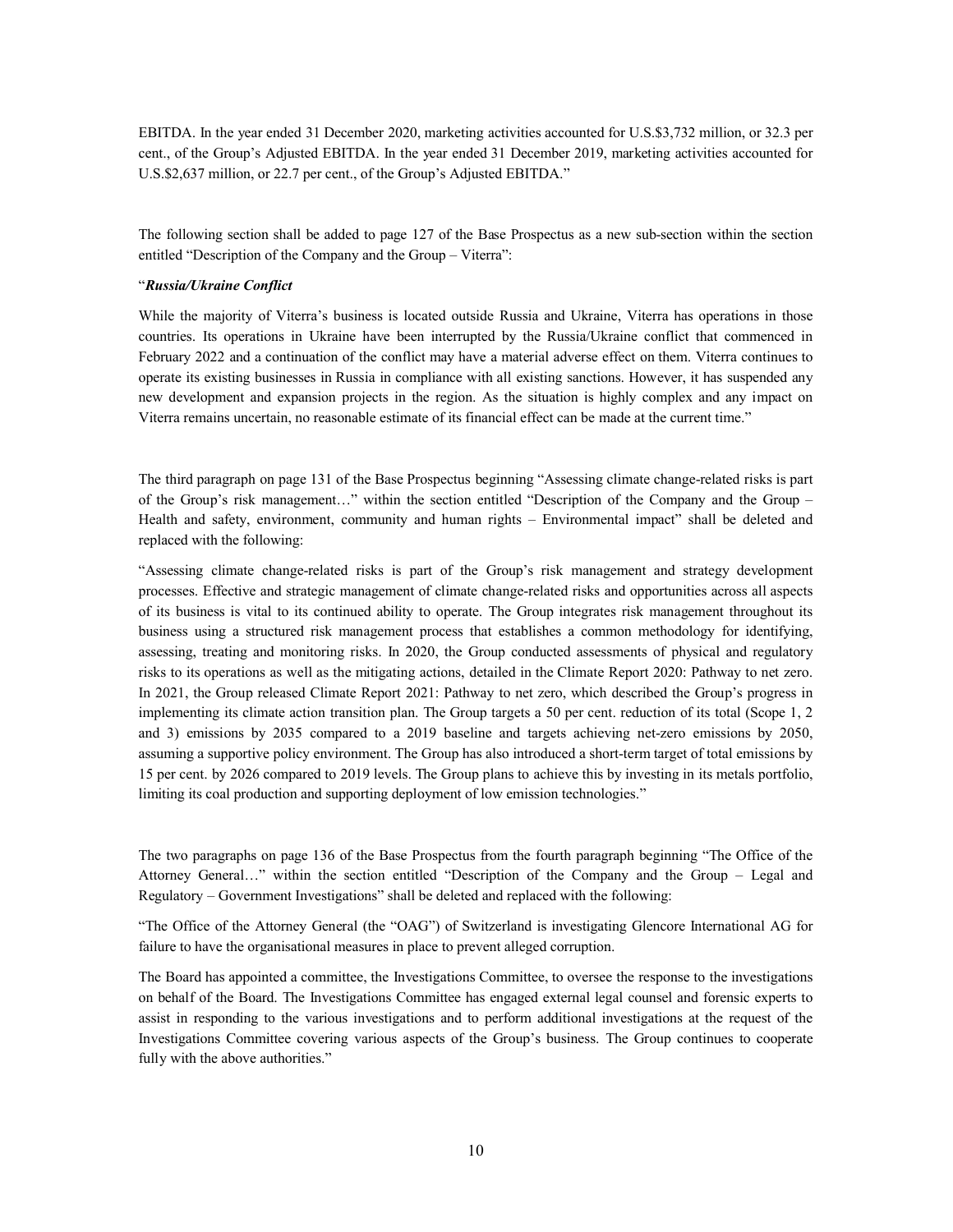The sixth paragraph on page 136 of the Base Prospectus beginning "The Group is continuing to cooperate fully with the various authorities..." within the section entitled "Description of the Company and the Group – Legal and Regulatory – Government Investigations" shall be deleted and replaced with the following:

"The Group has also been notified by the Dutch authorities of a criminal investigation into Glencore International AG related to potential corruption pertaining to the DRC and is in contact with the Dutch authorities in respect of this investigation. The scope of the investigation is similar to that of the OAG investigation. The Dutch authorities are coordinating their investigation with the OAG of Switzerland and the Group would expect any possible resolution to avoid duplicative penalties for the same conduct.

While the Investigations Committee cannot forecast with certainty the cost, extent, timing or terms of the outcomes of the investigations, the Investigations Committee presently expects to resolve the U.S., UK and Brazilian investigations in 2022. Accordingly, and based on the Group's current information and understanding, the Group has recognised a provision as at 31 December 2021 in the amount of U.S.\$1,500 million representing the Investigations Committee's current best estimate of the costs to resolve these investigations. As the investigations are still ongoing and their ultimate outcome remains uncertain, there remains a significant risk that the final outcome could exceed the provision within the next financial year.

The timing and outcome of the OAG and Dutch investigations remain uncertain."

The section entitled "Description of the Company and the Group – Legal and Regulatory – UC Rusal and EN+" beginning on page 137 shall be deleted and replaced with the following:

## "*EN+*

The Group has a 10.6 per cent. interest in EN+, a combined power producer and vertically integrated aluminium producer listed on the London Stock Exchange with significant assets in the Russian Federation, including a 26.25 per cent. stake in Norilsk Nickel, the world's largest producer of nickel and palladium and one of the largest producers of platinum and copper. EN+ is a significant supplier to the Group's aluminium marketing operations. EN+ was designated as an SDN by the U.S. Department of the Treasury's Office of Foreign Assets Control ("OFAC") in April 2018 but the SDN designation was removed in January 2019. The Group has reviewed its business activities in Russia, including its equity stake in EN+, and has concluded that there is no realistic way to exit this stake in the current environment."

### **No significant change and no material adverse change**

The paragraph under the heading "No significant change and no material adverse change" on page 158 of the Base Prospectus shall be deleted and replaced with the following:

"There has been no significant change in the financial position or financial performance of the Group since 31 December 2021 (the end of the last financial period for which the latest audited consolidated financial statements were prepared) or any material adverse change in the prospects of Glencore Finance (Europe) Limited, Glencore Capital Finance DAC, the Company, Glencore International AG, Glencore (Schweiz) AG since 31 December 2021 (the last date to which the published audited financial statements for each Issuer and each Guarantor were prepared)."

## **Responsibility Statement**